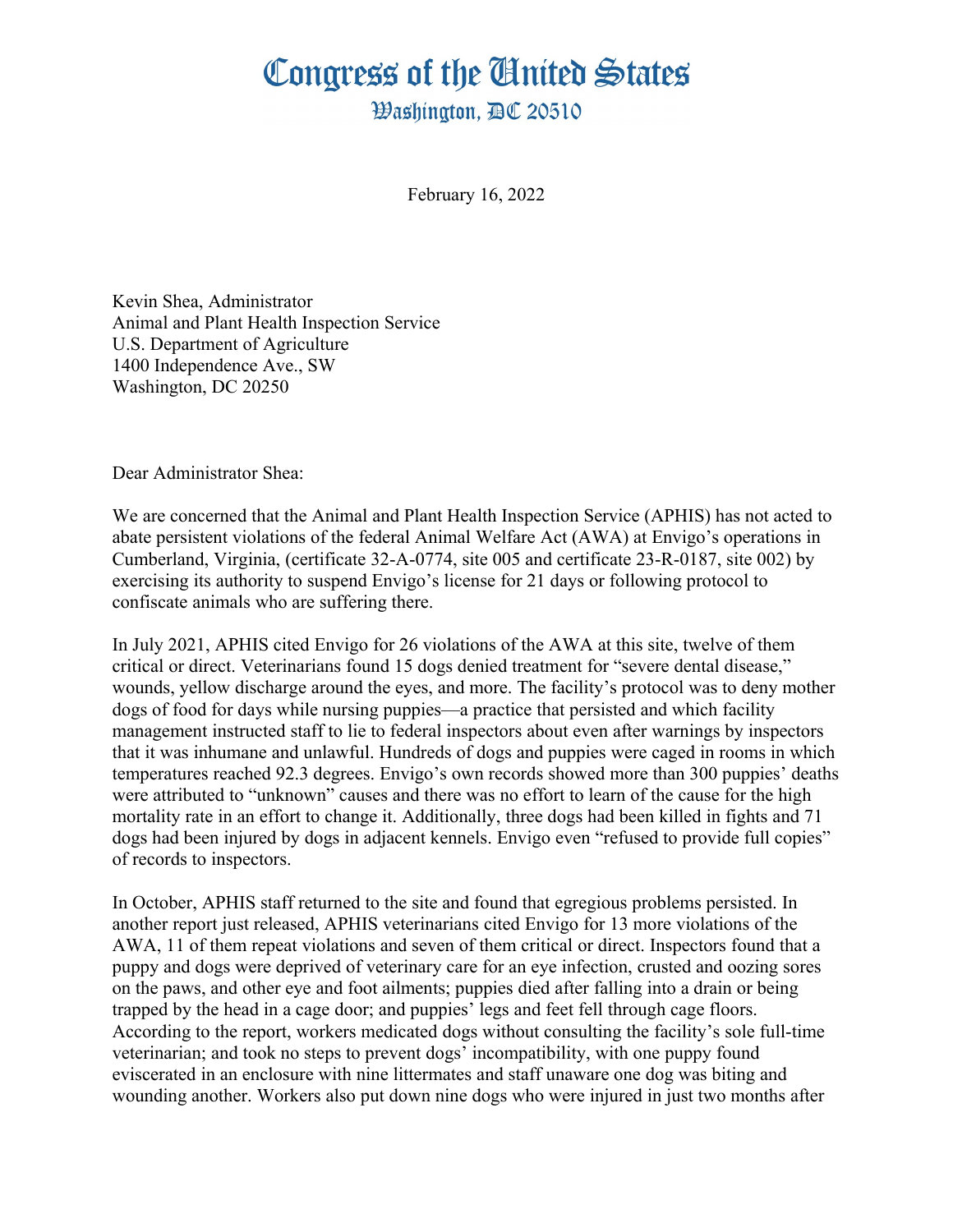being pulled by a limb or tail through kennel walls by other dogs. Your inspectors found moldy feces in dog enclosures, up to 6" of feces piled in a gutter, and an "overpowering fecal odor" and "strong sewage odor" in the facility.

APHIS returned to the site in November but, for reasons we ask you to explain, has not yet made those findings public. Further, a PETA investigator who worked at Envigo for seven months recorded workers with no veterinary credentials injecting euthanasia drugs directly into puppies' hearts without sedation, causing them immense pain; intentionally depriving nursing mother dogs of food for up to two days, including after the aforementioned warning by the USDA to cease this cruel practice; and leaving dogs soaked and shivering from water sprayed via highpressure hoses.

7 U.S. Code § 2149 (a) allows APHIS to suspend Envigo's license for 21 days for its violations of the AWA. 9 CFR § 2.129 authorizes APHIS to confiscate animals who are suffering as a result of violations of the AWA. APHIS has recently taken these actions for animals suffering at the hands of licensees with similarly appalling records of violations. Yet APHIS has taken no action in this case to render aid to these animals or abate the violations.

This lack of timely follow-through is not what Congress intended when it entrusted APHIS with investigating these violations of federal law. Please provide my office with the not-yet-posted inspection reports of Envigo as well as a complete explanation as to when APHIS will take these and other actions to render urgently needed aid to the roughly 5000 dogs held at Envigo.

Thank you for your attention to this matter.

Sincerely,

Dina Titus Member of Congress

Elaine G. Luria Member of Congress

Julia Brownley Member of Congress

Eleano HMoton

Eleanor Holmes Norton Member of Congress